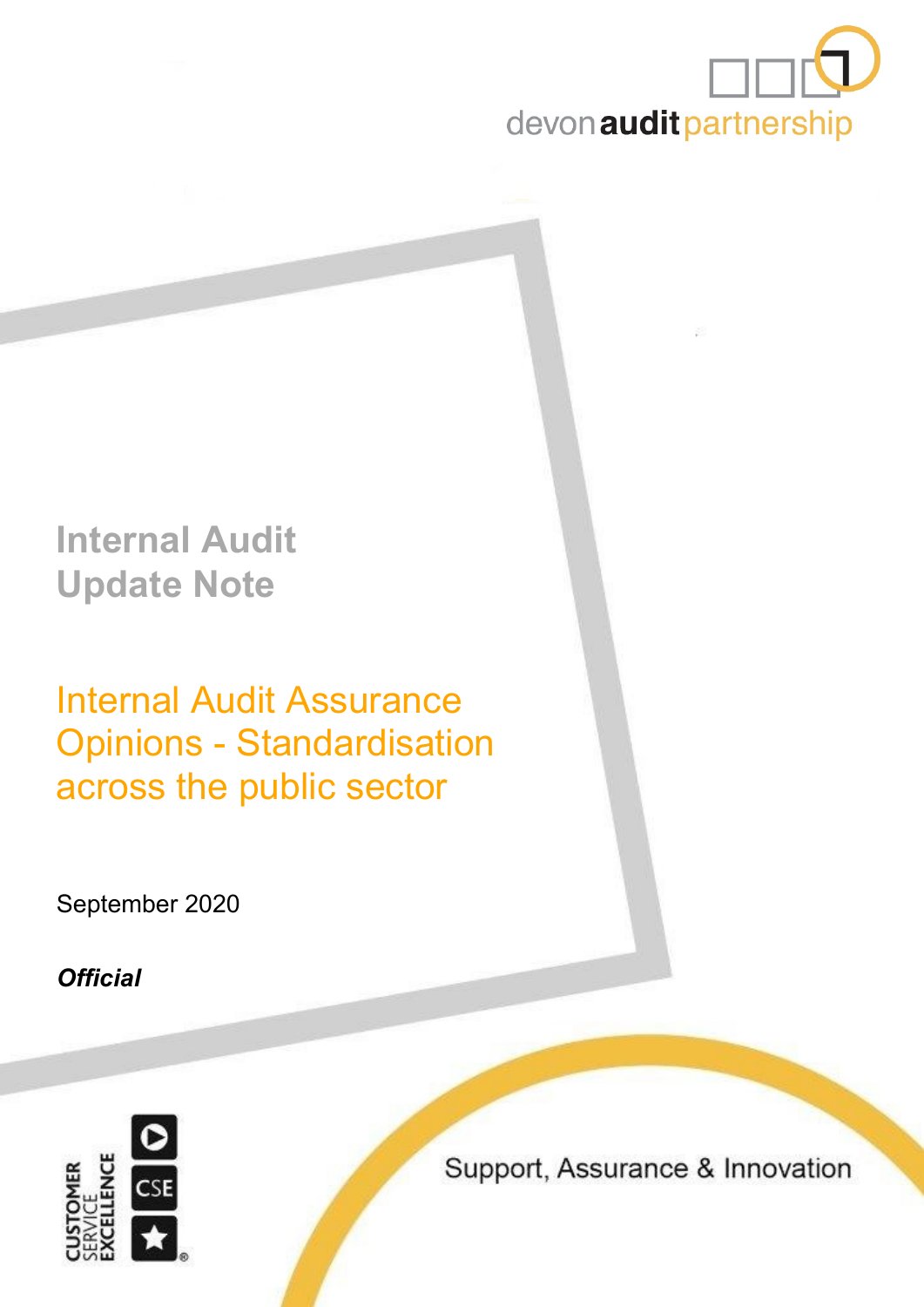## **Devon Audit Partnership**

## **Internal Audit**

### **Update note on the standardisation of Assurance Opinions across the public sector as recommend by CIPFA, and adoption of this by DAP.**

#### **1 Introduction**

- 1.1 The professional practice of internal audit within the public sector is governed by a set of overall standards, being the Public Sector Internal Audit Standards (PSIAS). Whilst these are now consistent across the public sector, there is no common practice regarding how best to report the overall results, i.e. the "engagement opinion", of internal audit work at the end of each assignment.
- 1.2 The "Engagement Opinion" is:- *"The rating, conclusion and/or other description of results of an individual internal audit engagement, relating to those aspects within the objectives and scope of the engagement."*

#### **2 Work of the CIPFA Special Interest Group (SIG)**

- 2.1 The CIPFA Special Interest Group for Internal Audit have undertaken a review of assurance opinions used and identified a range of current reporting practices and opinions in use, but by far the most common practice was four levels of assurance opinion on the engagement.
- 2.3 There are a number of clear advantages to introducing common practice for reporting opinions on Internal Audit engagements. These include:
	- a standard opinion and underlying definition would increase confidence that the engagement opinion issued is consistently applied;
	- In particular, it would aid those who sit on more than one public sector audit committee;
	- It would support the training of internal audit staff, helping to drive up the quality and consistency of audit opinions.
- 2.4 The principal arguments against adopting standard opinion levels are that this might constrain innovation in the profession, or it may not suit the particular needs of an organisation or its audit team.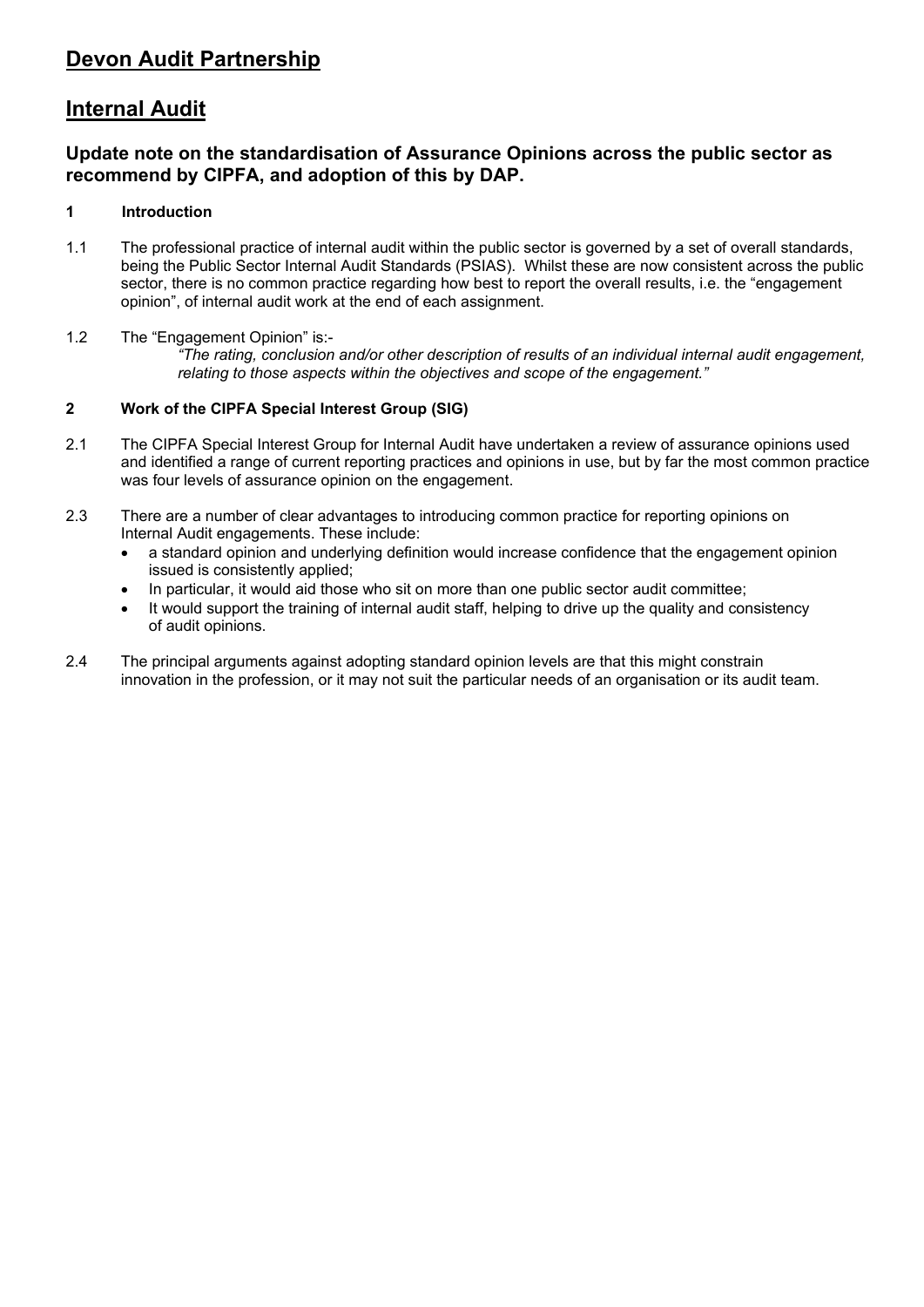#### **3 DAP – Current Approach**

3.1 DAP currently already use four assignment assurance opinions levels which are set out below:-

| High Standard.                           | The system and controls in place adequately mitigate<br>exposure to the risks identified. The system is being adhered<br>to and substantial reliance can be placed upon the<br>procedures in place. We have made only minor<br>recommendations aimed at further enhancing already sound<br>procedures.                                                                                                                                                                       |
|------------------------------------------|------------------------------------------------------------------------------------------------------------------------------------------------------------------------------------------------------------------------------------------------------------------------------------------------------------------------------------------------------------------------------------------------------------------------------------------------------------------------------|
| Good Standard.                           | The systems and controls generally mitigate the risk<br>identified but a few weaknesses have been identified and / or<br>mitigating controls may not be fully applied. There are no<br>significant matters arising from the audit and the<br>recommendations made serve to strengthen what are mainly<br>reliable procedures.                                                                                                                                                |
| <b>Improvements</b><br>required.         | In our opinion there are a number of instances where<br>controls and procedures do not adequately mitigate the risks<br>identified. Existing procedures need to be improved in order<br>to ensure that they are fully reliable. Recommendations have<br>been made to ensure that organisational objectives are not<br>put at risk.                                                                                                                                           |
| Fundamental<br>Weaknesses<br>Identified. | The risks identified are not being controlled and there is an<br>increased likelihood that risks could occur. The matters<br>arising from the audit are sufficiently significant to place<br>doubt on the reliability of the procedures reviewed, to an<br>extent that the objectives and / or resources of the Council<br>may be at risk, and the ability to deliver the service may be<br>adversely affected. Implementation of the recommendations<br>made is a priority. |

3.2 In practice it is difficult to be able to provide a "High" standard assurance within the reduced internal audit budgets that we work with. The scope of our work is focussed on key risks, and so we are only able to give our opinion on those risk areas reviewed, not the whole system of control.

**4 CIPFA Recommendations -** Based on their analysis of existing practice, the CIPFA SIG have recommended that the following standard internal audit assurance opinions are provided for engagements, as follows:-

| Substantial<br>Assurance | "A sound system of governance, risk management<br>and control exists, with internal controls operating<br>effectively and being consistently applied to support<br>the achievement of objectives in the area audited."                                                    |
|--------------------------|---------------------------------------------------------------------------------------------------------------------------------------------------------------------------------------------------------------------------------------------------------------------------|
| Reasonable<br>Assurance  | "There is a generally sound system of governance,<br>risk management and control in place. Some issues,<br>non-compliance or scope for improvement were<br>identified which may put at risk the achievement of<br>objectives in the area audited."                        |
| Limited<br>Assurance     | "Significant gaps, weaknesses or non-compliance<br>were identified. Improvement is required to the<br>system of governance, risk management and control<br>to effectively manage risks to the achievement of<br>objectives in the area audited."                          |
| No Assurance             | "Immediate action is required to address<br>fundamental gaps, weaknesses or non-compliance<br>identified. The system of governance, risk<br>management and control is inadequate to effectively<br>manage risks to the achievement of objectives in the<br>area audited." |

- 4.2 We considered that it would be appropriate to adopt the CIPFA recommended assurance opinions. However, it should be noted the use of the standardised definitions is 'recommended', not mandated.
- 4.3 DAP Management Board agreed to adopt the new assurance opinions for all internal audit completed from **2020/21** for all **our partners and clients**.